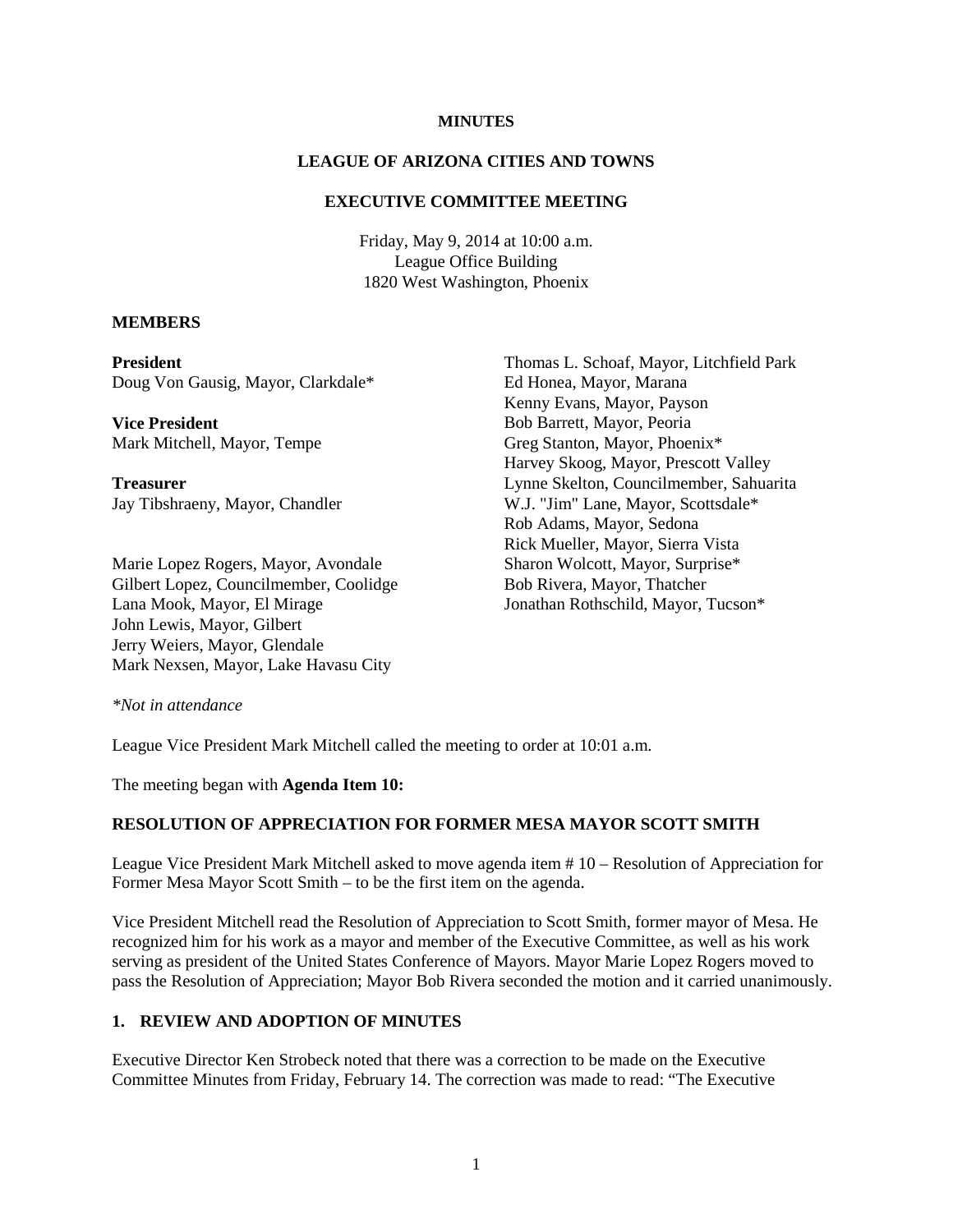Committee Further discussed SB1413 and decided to oppose the bill unless the issues of concern to cities and towns were successfully addressed."

Mayor Kenny Evans moved to approve minutes of February 14, 2014 Executive Committee meeting with correction; Mayor Harvey Skoog seconded the motion and it carried unanimously.

## **3. TPT IMPLEMENTATION UPDATE**

Vice President Mark Mitchell recognized League Deputy Director Tom Belshe to discuss the progress between the League and the Department of Revenue (ADOR) in the TPT Implementation. Mr. Belshe introduced David Raber, Director of the Arizona Department of Revenue. Mr. Raber noted that ADOR had developed a great relationship with the League and several of its member cities, meeting weekly to discuss TPT reform.

Mr. Raber then introduced John Millster from ADOR to present the new system that will eventually be implemented. Mr. Millster demonstrated for the group how an online program was created to establish maps with boundaries of all the cities and counties utilizing a locator to enable individual taxpayers to determine the specific jurisdiction where they are doing business.

Deputy Director Belshe told the Committee that the League was maintaining the IT schedule in order to complete everything by January 1, 2015. Mr. Belshe also told the Committee that on August 11, there will be a "deep dive" into the ADOR system to assess where the project is and the amount of work still needed. The group should have this information by the next Executive Committee Meeting.

Mr. Belshe then recognized the city of Mesa, as well as Sandy Shilling and Neil Young of the city of Phoenix, who had been working continually with the League, spearheading this particular project. He also noted that in relation to audits, there would be a manual developed so that cities and towns would have policies and guidelines for conducting audits. An intergovernmental agreement will be signed by all of the cities.

Mr. Belshe told the Committee that one of area of concern had been with the construction sales tax, making sure that businesses in either construction or retail or both have their necessary system in place. He said there had also been some challenges regarding confidentiality, however, most of these concerns have been addressed.

## **2. LEGISLATIVE UPDATE**

Vice President Mark Mitchell introduced League Executive Director Ken Strobeck and League Legislative Director René Guillen to give a legislative update. Mr. Strobeck told the committee that the session ended on April 24, 2014 – officially the 101<sup>st</sup> day of the session. He noted that it was a successful legislative session for cities and towns.

Legislative Director Guillen informed the Committee that the League's legislative team would be conducting their annual legislative roadshows throughout the state during the summer months. He gave an overview of the presentation to the committee. Mr. Guillen told the Committee that the effective date will be July 24, 2014 of all laws passed, noting that many of the issues this year don't directly apply to cities and towns. In his presentation, Mr. Guillen noted several high profile topics in this session legislative session that consumed a great deal of time and attention but that weren't specifically city issues: Common Core and education bills, CPS Reform, campaign finance, ride sharing services, and solar panels.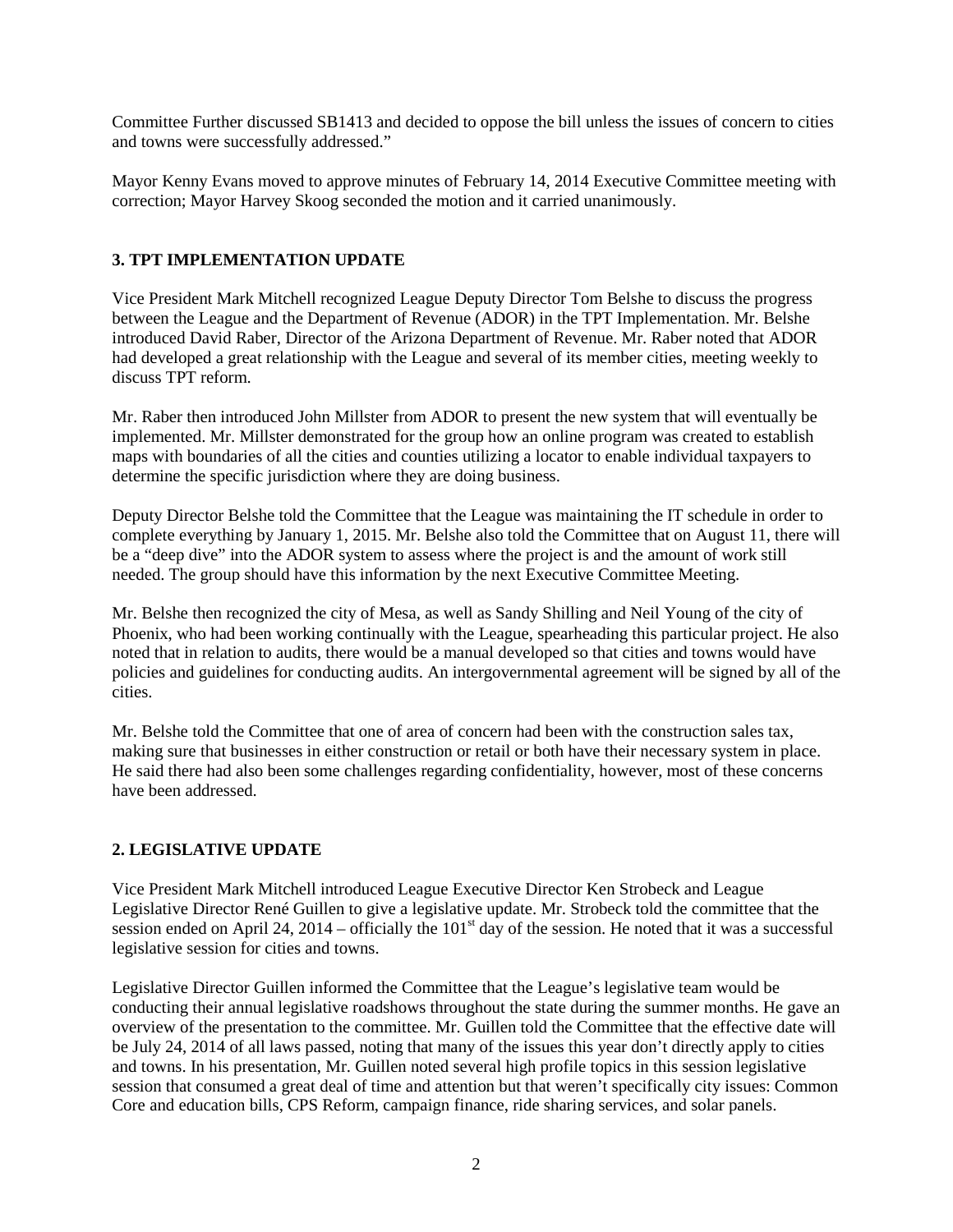He also discussed bills relating directly to cities and towns including pension, elections, streetlight improvement districts, graffiti abatement, State Parks funding, bills relating to the Model City Tax Code and the update to last year's bill dealing with transaction privilege tax changes.

Mr. Guillen also mentioned the possibility of a special session on PSPRS.

## **4. LEAGUE BUDGET FOR 2014-2015**

Mayor Mark Nexsen, Chairman of the League Budget Subcommittee, presented the League Budget for 2014-2015. He noted that the budget included was the same as was shown at the Executive Committee Meeting on February 14, 2014.

Mayor Nexsen noted that there was an estimated surplus for FY 2014, compared to an estimated deficit for FY 2015. He noted that there were increases in salaries and benefits in FY15. There was a brief discussion on the increase in benefits, as well as the coverage of full benefits to League employees. An inquiry was also made regarding reductions in professional expenses, which Executive Director Ken Strobeck noted were primarily from legal contracting.

Mayor Harvey Skoog moved to approve the FY15 budget as recommended by the subcommittee; Mayor Bob Rivera seconded the motion and it carried with one objection from Mayor Rob Adams.

### **5. 2014 LEAGUE CONFERENCE UPDATE**

Vice President Mark Mitchell welcomed League Communication and Education Director Matt Lore to update the Executive Committee on the preparations for the upcoming 2014 League Annual Conference. Mr. Lore briefed the members on a meeting held in March with members of the League Conference Planning Committee. He described the sessions that will be included at the upcoming conference, in addition to an Arizona gubernatorial debate and traditional conference items such as the youth program, Opening General Session and Showcase of Cities.

Mr. Lore updated the Committee on sponsorships for the conference, thanking the members for contacting former sponsors to discuss renewals and for suggesting new potential sponsors.

### **6. GOVERNANCE COMMITTEE UPDATE**

Executive Director Ken Strobeck reminded the Executive Committee that there was a discussion held during the February 14, 2014 Committee Meeting regarding the proposal of a new League charter. Several members of the Committee had made comments and provided changes to the draft document. Mr. Strobeck indicated that the current document reflected all of the previous comments and changes. He requested approval for the new governance document to be sent to the full membership. He noted that it would be voted upon at the Annual Business Meeting on Thursday, August 21, during the League Annual Conference.

Mayor Rob Adams moved to refer the revised governing documents to the full membership for approval; Councilmember Lynne Skelton seconded the motion and it carried unanimously.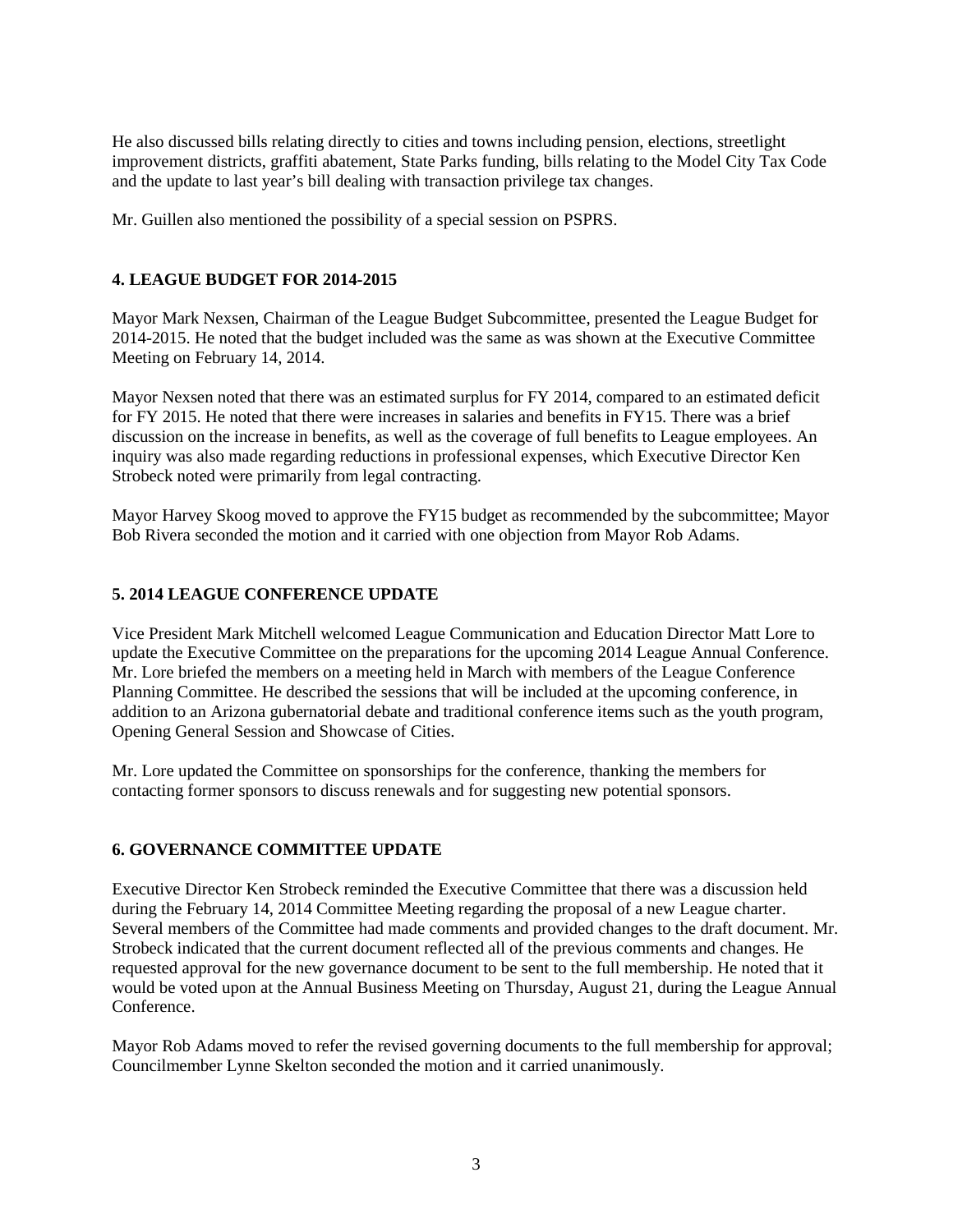### **7. RESOLUTIONS PROCESS UPDATE**

League Executive Director Ken Strobeck presented on the resolutions process, telling the Executive Committee that the proposal before them is to make the process more inclusive and to be able to more fully vet proposed resolutions before they are presented to the full membership at the Annual Conference. He noted that there are often times that the League will receive a resolution that may not be applicable to all cities or towns or only concern cities and towns locally, and other times something that could have a larger result on cities or towns isn't always included in the list.

Mr. Strobeck explained that the new system, as outlined in the memo, creates five policy committees that will focus on specific topics. The committees would formulate the development of resolutions within their specific topic area. The chairman of the committee would be responsible for deciding which resolutions would be presented to the full resolutions committee. Mr. Strobeck indicated that this change would be implemented in the next year.

Councilmember Lynne Skelton moved to approve the new resolution process as presented; Mayor Rob Adams seconded the motion. Vote: unanimous.

# **8. AZ CITIES @ WORK UPDATE**

League Communication and Education Director Matt Lore presented an update on the AZ Cities @ Work campaign, reminding the Committee that the campaign works to constantly engage with the public through positive stories about cities and towns. Mr. Lore summarized the activities of the AZ Cities @ Work program during the spring. Highlights included a booth at a spring training game in Glendale to honor First Responders Day and multiple features on Channel 3promoting city and town services, elected officials and municipal employees for the work they are doing.

Mr. Lore informed the Committee that the campaign's major spring project was the creation of the "Your Input Matters" video, an educational video primer that was created to inform citizens about their municipal budget process. He then played the video for the Committee.

## **9. REPORT ON BI-NATIONAL ECONOMIC FORUM IN NOGALES, SONORA**

Vice President Mark Mitchell invited Avondale Mayor Marie Lopez Rogers and Coolidge Mayor Gilbert Lopez to discuss the Bi-National Economic Forum, held in Nogales, Sonora, April 10-11. The League was a co-sponsor of the event, which included approximately 60 Arizona delegates.

Mayor Lopez Rogers said that during the forum, mayors met and created their own league organization in Sonora, something that had never been done before. She indicated that the meeting was a beneficial relationship-builder, linking with other nations and building economic stability with neighboring countries.

League Executive Director Ken Strobeck noted that there would be Sonora mayors attending the League's Annual Conference in August.

The committee moved to adjourn the Executive Committee meeting to move into the League Property Corporation: Motion by Mayor Bob Rivera; seconded by Mayor Rick Mueller.

Vice President Mark Mitchell adjourned the meeting at 11:37 a.m.